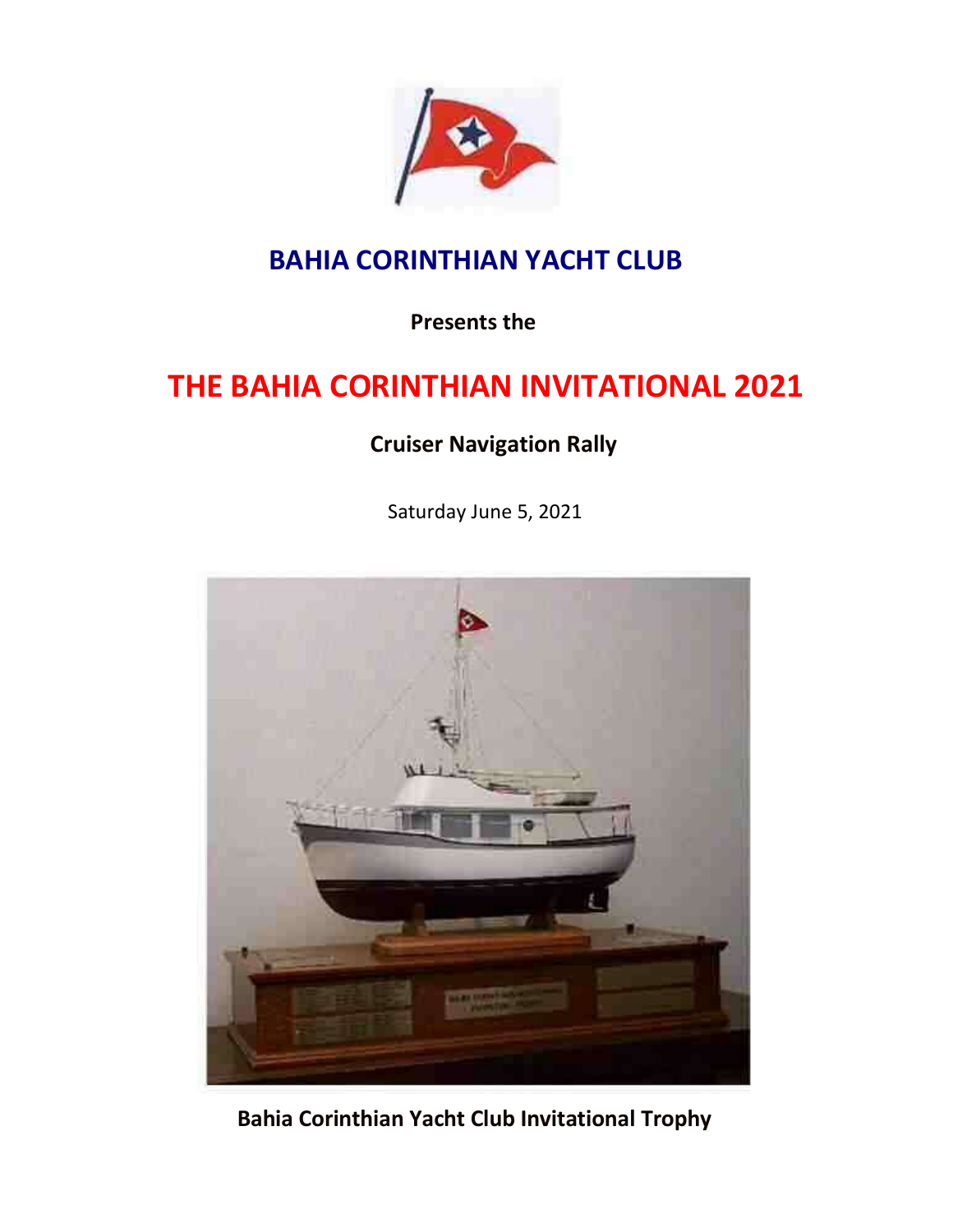*The following article concerning the history and evolution of the Sharkie and BCYC Invitational Predicted Log rallys was contributed by SCCA Staff Commodore Tom Collins.* 

#### **History of the SHARKIE and BCYC INVITATIONAL Rallys**

Back in the 1970s, Shark Island Yacht Club was the predominate force in Predicted Log Racing in the Newport Beach area. BCYC indicated interest in participating and the SCCA dispatched a few skippers from the area to host seminars at their Club and help them develop a cadre of Predicted Log Racing Skippers. BCYC was key in creating the Orange Coast Predicted Log group whose primary focus was on seminars and weekend training rallies in order to help develop prospective skippers. This effort was successful and produced a number of fine contestants out of BCYC. In the early eighties, the majority of the SCCA Skippers hailed from Shark Island Yacht Club and Del Rey Yacht Club with Shark Island taking the Simonson top club season points trophy regularly. Shark Island sponsored the Shark Island Yacht Club rally, which was a major Brugman rally and was run a week or two before the Fourth of July. In the 80's when feeder rallies were created, the Four Winds Yacht Club came up with the Sharkie as a feeder to the Shark Island Yacht Club rally. At that time a skipper named Dave Ritchie participated who was quite a character. When he won the Sharkie and found that it had no Perpetual Trophy, he immediately went out and bought one. Of course, his name was clearly shown as the first winner, although I believe it had been run once or twice before. Incidentally, that perpetual was later used for the Two Harbors rally until recently when the club currently sponsoring that rally replaced it.

Things changed at Shark Island Yacht Club; their membership began to dwindle and the club soon closed its doors. I believe that it was at that time that BCYC offered to replace the Shark Island Yacht Club trophy rally with one of their own. The rally was named the BCYC Invitational (although it has always been open to all and therefore is not really an "invitational"). It has been run as the primary Brugman rally and has retained the approximate same date as the Shark Island Yacht Club rally. Typically, by that time of year, the weather around Newport Beach is quite nice and the rally has always been very popular with our Skippers. Further, BCYC has established a reputation for hosting a first-class event. SCCA is pleased and proud to have BCYC host this classic and important rally.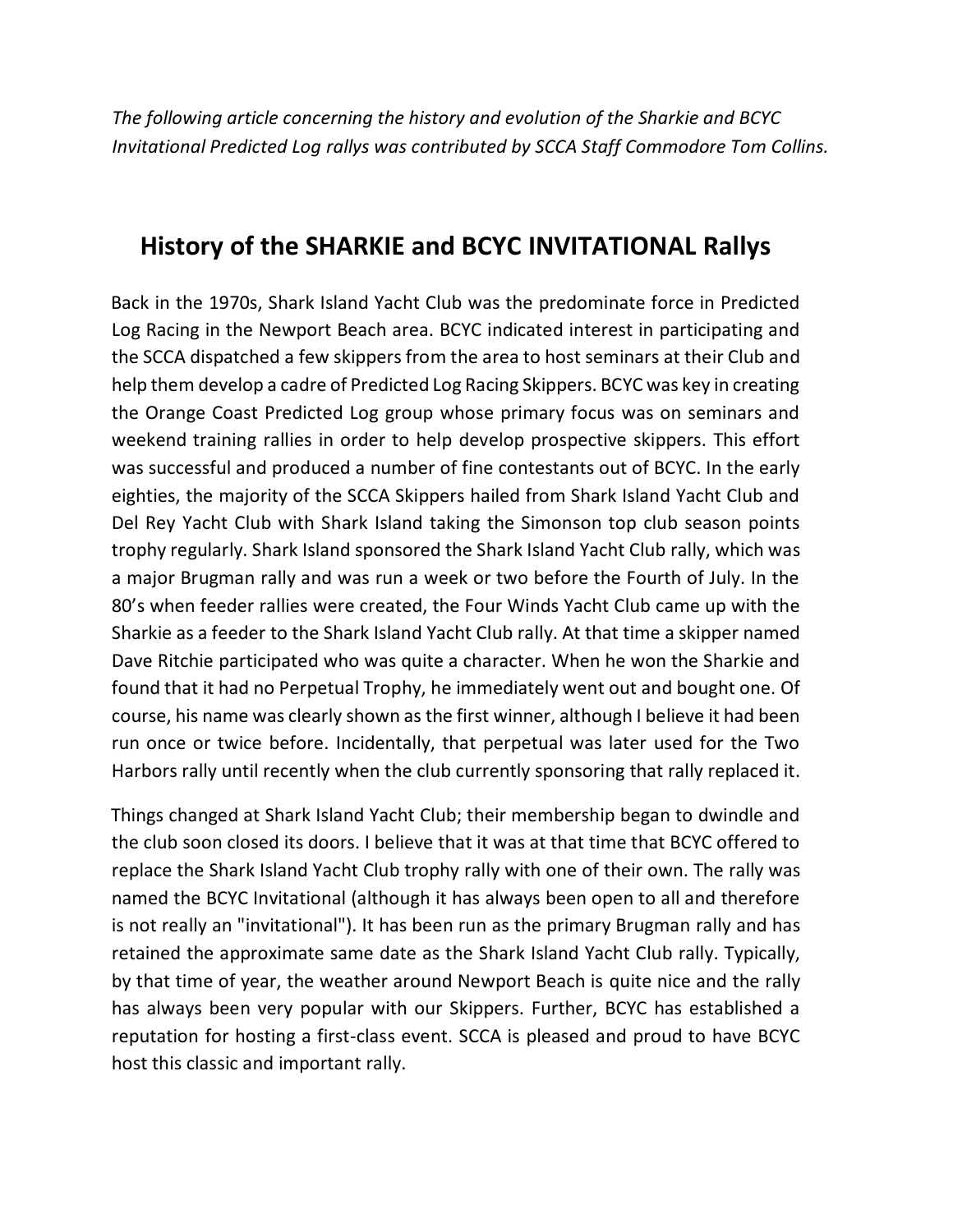# **BAHIA CORINTHIAN INVITATIONAL**

#### Saturday; June 5, 2021

#### **Cruiser Navigation Rally**

| Sponsored by:           | Bahia Corinthian Yacht Club                                                                                                                                           |
|-------------------------|-----------------------------------------------------------------------------------------------------------------------------------------------------------------------|
| Sanctioned by:          | <b>SCCA &amp; NACA</b>                                                                                                                                                |
| Eligibility:            | All eligible members of SCCA Member Yacht Clubs.                                                                                                                      |
| Points:                 | NACA, SCCA Top-Ten, Brugman, Bathke, Simonson Club Trophy,<br>Spring Series, and Lurie First Year Trophy.                                                             |
| Trophies:               | BCYC Invitational Perpetual Trophy, keeper trophies for overall<br>and first place First Year and EZ Entry winners.                                                   |
| <b>Rally Committee:</b> | BCYC Member TBD, Tom Collins 714-845-9514                                                                                                                             |
| <b>Committee Boat:</b>  | <b>Misty Sea</b>                                                                                                                                                      |
| Scorer:                 | Tom Collins @ 818-383-6292                                                                                                                                            |
| Rules:                  | SCCA Rules available at: socalcruiserassociation.org.                                                                                                                 |
| Skippers' meeting:      | Friday, June 4 at 1830 in the BCYC card room, 2nd floor.<br>Predicted Log to be turned in at this time. Revised start and<br>predicted finish times will be assigned. |
| Friday dinner:          | Available in BCYC dining room, bar, or local restaurants.                                                                                                             |
| Observers:              | Skippers will provide their own observers.                                                                                                                            |
| Communications:         | Use VHF Ch. 71 as a working channel.                                                                                                                                  |
| Postponement:           | Any last-minute announcements will be made on Ch. 71.                                                                                                                 |
| Observer logs:          | Observers should submit the Actual Log, with timepiece, to the<br>scorer's boat, Misty Sea, within one-half hour after docking, but no<br>later than 1400 hours.      |
| Awards dinner:          | Saturday; June 5 at BCYC. No host cocktails 1830; dinner, 1930;<br>awards. Reservations required. Blazer & tie are traditional.                                       |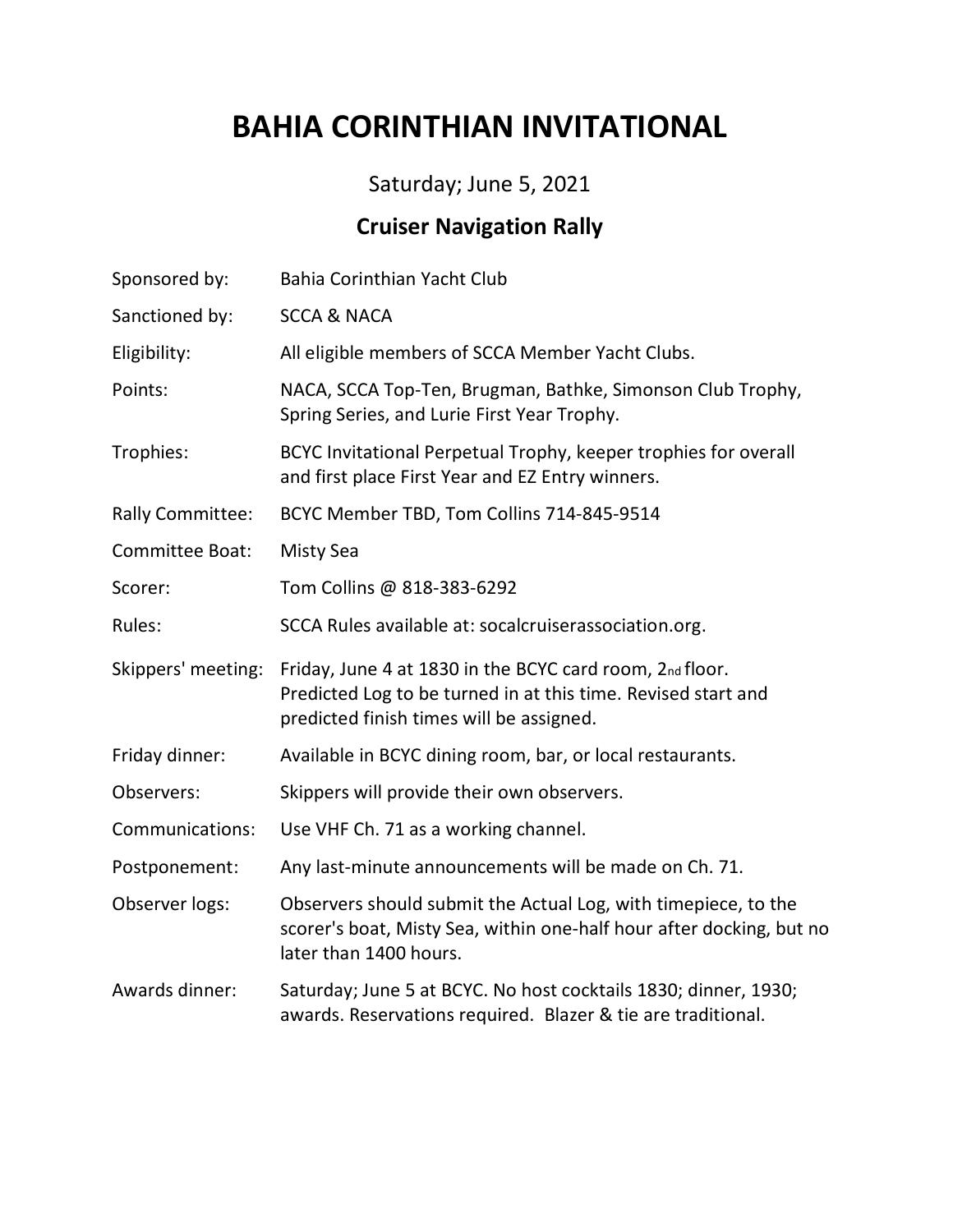## **BAHIA CORINTHIAN INVITATIONAL 2021**

*This course has been designed to give new contestants the 'Easy Entry' procedure wherein they can simply enter and navigate the course. Their speeds and times will be figured for them by the Committee. The entire course should have the vessels passing each other port-to-port while providing adequate separation but still having the camaraderie of seeing the other contestants during the rally.*

#### **The Course**

| Start:   | Range on west Newport Entrance Jetty                                    | 200-400 yards stbd    |
|----------|-------------------------------------------------------------------------|-----------------------|
| $CP-1$ : | Range on Balboa Pier                                                    | 400 to 500 yards stbd |
| $CP-2$ : | Range on Newport Pier                                                   | 200 to 300 yards stbd |
| $CP-3$ : | Range R N Priv & north stack of H.B. powerplant                         | 200 yards from buoy   |
| $CP-4$ : | Range on Huntington Beach Pier                                          | 500 to 600 yards stbd |
| $CP-5$ : | Range R N Priv & north stack of H.B. powerplant 400-500 yards from buoy |                       |
| $CP-6$ : | Range on Newport Pier                                                   | 400 to 500 yards port |
| $CP-7:$  | Range on Balboa Pier                                                    | 600 to 700 yards port |
| Finish:  | Range on west Newport Entrance Jetty                                    | 500-600 yards port    |

#### **Special Rules**

- 1. Predict a finish time of 1100. Start times will be adjusted at the skippers' meeting to provide a theoretical three-minute separation at the finish.
- 2. After calling mark at CP-4, make U turn port.
- 3. All equipment aboard the vessel may be used except that which is prohibited. Use of the following data from any source is prohibited: Clock time or elapsed time estimated time of arrival, estimated time enroute, or any other indication that is based on time.
- 4. This is an Open Log rally. During the rally the skipper may have access to all times recorded on the Actual Log.
- 5. Official distance is 15.4 nm.
- 6. Charts: Use chart 18746, 40th Ed.
- 7. Speed handicap will not be used in scoring.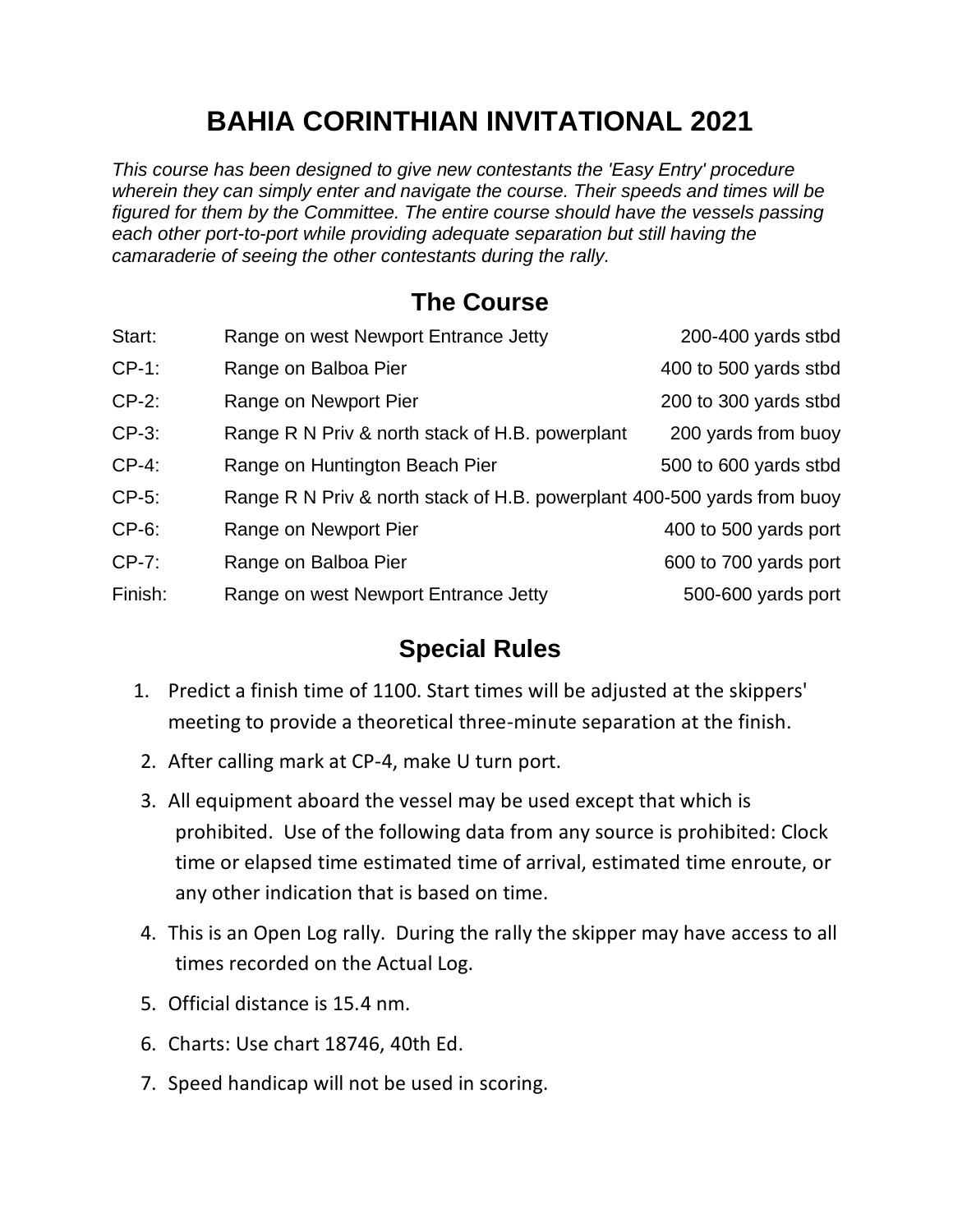# **2021 BCYC Invitational Easy-Entry**

A special feature of this year's Bahia Corinthian Yacht Club Invitational predicted log rally is the provision for Easy-Entry level contestants to enter without the need to run a measured mile in advance to determine the boat's speed, nor to prepare and submit a predicted log! The course is just fifteen miles and it's all in the vicinity of the Newport Beach area.

It's simple! All you need to do is attend the BCYC skippers' meeting at 6:30 Friday night, June 4. They'll answer any questions you might have and assign a start time. Saturday morning you'll go to the Newport entrance buoy, start at your assigned time, and follow the course described below. Just run the course at the speed you normally cruise. Your observer will record your times on the Actual Log as you pass the course control points.

After your Actual Log is turned in, the Committee will use the speed you planned to run to compute a score for your boat.

It's that simple! Come on out and join in the fun. You'll have a good chance of receiving a trophy at the awards banquet Saturday night.

|                 | C.P. Description           |                  |       | Steer Yds Pass Latitude | Longitude              |
|-----------------|----------------------------|------------------|-------|-------------------------|------------------------|
|                 | Start Nwpt W. Jetty (rng)  |                  | 300 S |                         | 33° 35.15' 117° 52.72' |
| CP1             | Balboa Pier (rng)          | 283°             | 450 S |                         | 33° 35.70' 117° 54.17' |
| CP <sub>2</sub> | Newport Pier (rng)         | $280^\circ$      | 200 S |                         | 33° 36.29' 117° 55.97' |
| CP3             | Power Plant Buoy           | $295^\circ$      | 200 S |                         | 33° 38.23' 117° 59.16' |
| CP4             | H.B. Pier (range)          | $291^\circ$      | 500 S |                         | 33° 38.99' 118° 00.58' |
| CP <sub>5</sub> | Power Plant Buoy           | 113 <sup>o</sup> | 400 P |                         | 33° 38.15' 117° 59.23' |
| CP6             | Newport Pier (rng)         | $115^{\circ}$    | 400 P |                         | 33° 36.22' 117° 56.06' |
| CP7             | Balboa Pier (rng)          | $100^\circ$      | 650P  | 33° 35.61' 117° 54.21'  |                        |
|                 | Finish Nwpt W. Jetty (rng) | 102 <sup>o</sup> | 550 P |                         | 33° 35.03 117° 52.69'  |

## Courses for the 2021 BCYC Invitational Course

(Note: Positions are approximate depending on the skipper's planned yardage from the marks.)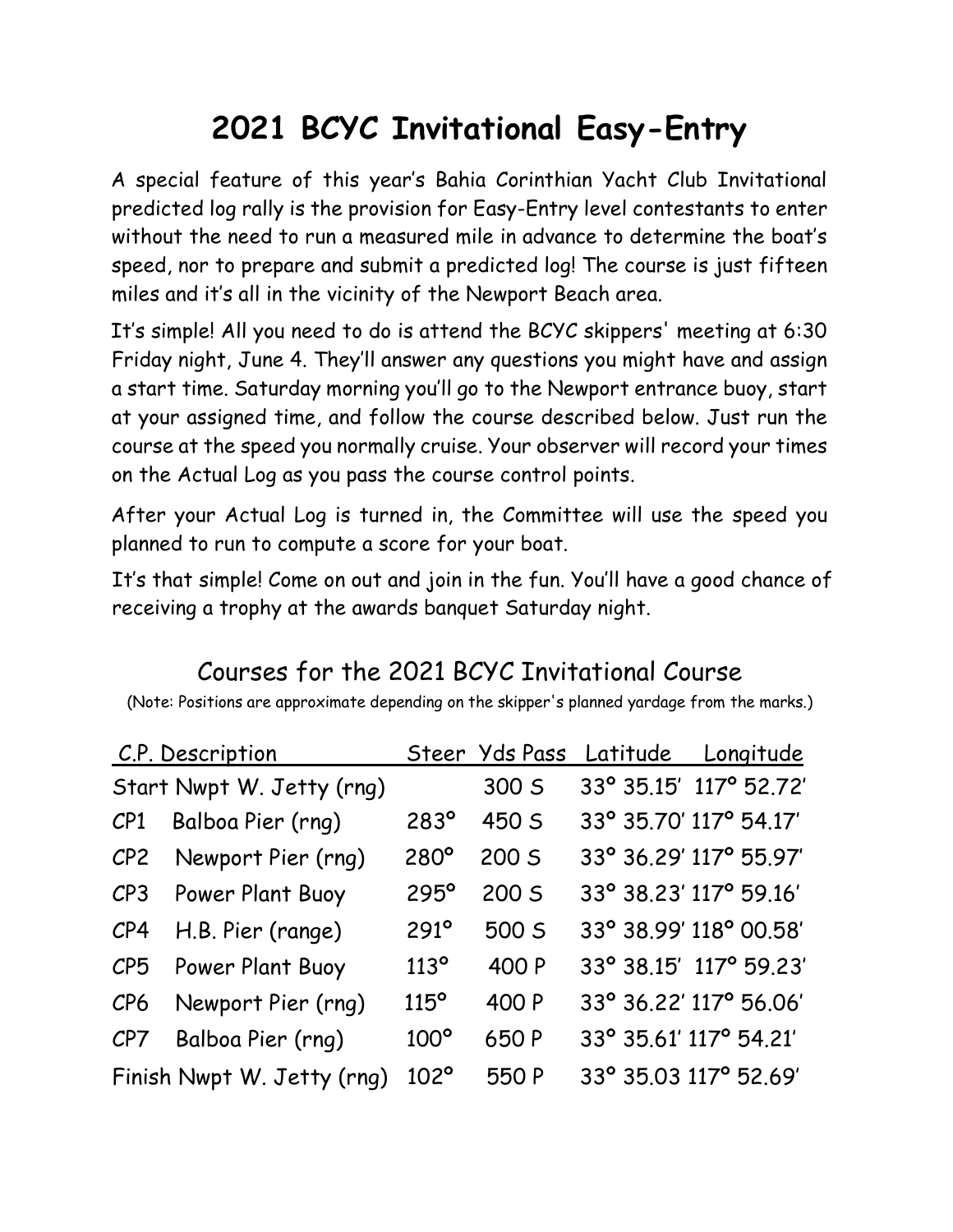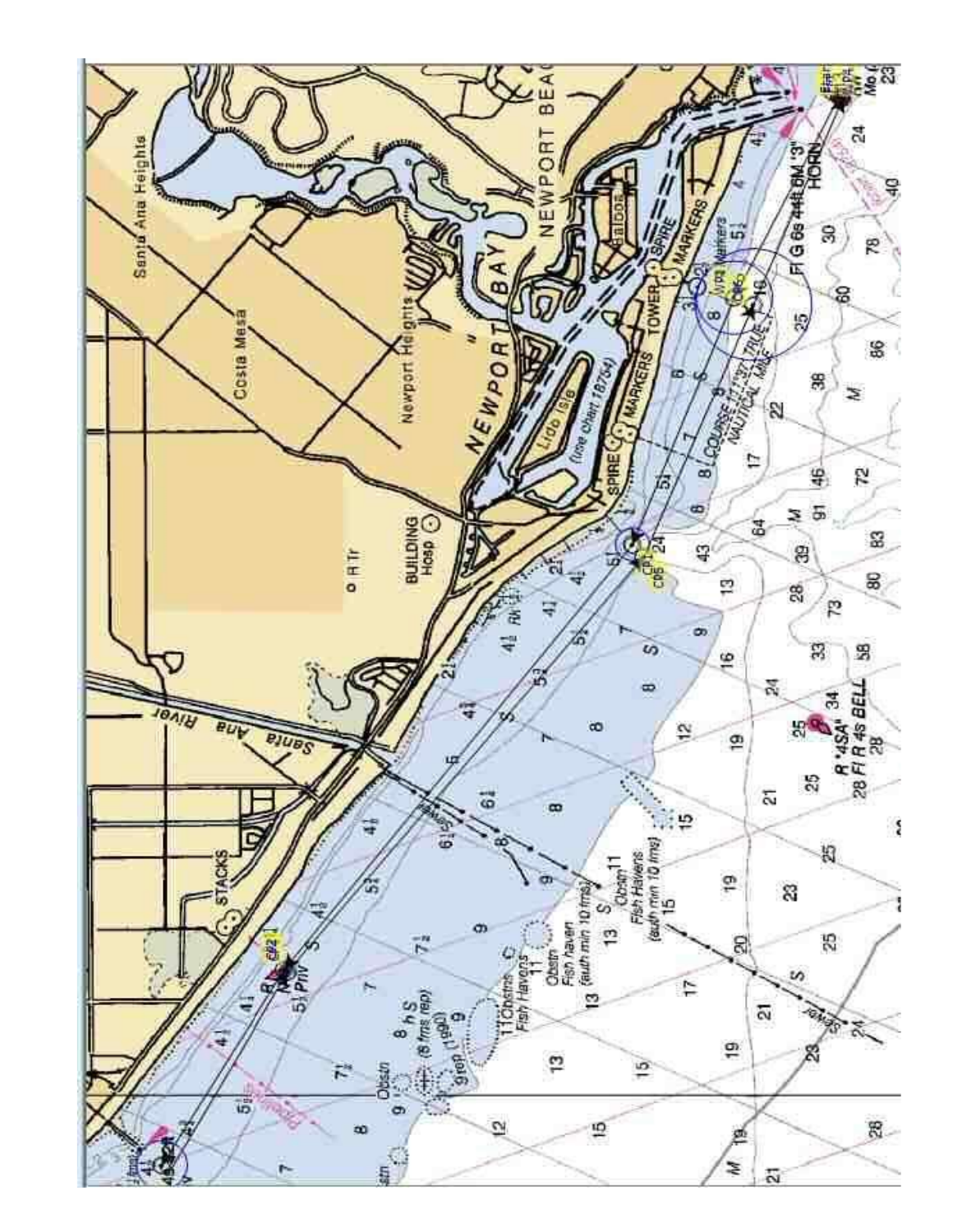#### **Bahia Corinthian Invitational 2021 reservations:**

Predicted Log / Cruiser Navigation Rally

Saturday; June 5, 2021

| _____I will require berthing on Friday, June 4                                         |                                                                                                                                                                                                                                                                                                                                                                                                                                                                                                                                   |
|----------------------------------------------------------------------------------------|-----------------------------------------------------------------------------------------------------------------------------------------------------------------------------------------------------------------------------------------------------------------------------------------------------------------------------------------------------------------------------------------------------------------------------------------------------------------------------------------------------------------------------------|
| _____I will require berthing on Saturday, June 5                                       |                                                                                                                                                                                                                                                                                                                                                                                                                                                                                                                                   |
| I plan to arrive at _____: _____                                                       |                                                                                                                                                                                                                                                                                                                                                                                                                                                                                                                                   |
| is to be announced. Pay at the door.<br>arrangements.                                  | Please reserve dinner Friday; June 4, for _____ persons. Open seating after the Skippers' Meeting.<br>Regular club menu. Please make reservations to facilitate serving. (Covid restrictions permitting)<br>Awards dinner for _____ persons on Saturday evening at 1930 hours, cocktails at 1830 hours. Dinner cost<br>Sunday morning brunch: If interested, suggest making reservations at BCYC office on Saturday, June 5<br>Above information should be received by May 29, 2021, at BCYC in order to plan berthing and dinner |
| email to:<br>Bahia Corinthian Yacht Club<br><b>Waterfront Manager</b><br>debd@bcyc.org |                                                                                                                                                                                                                                                                                                                                                                                                                                                                                                                                   |